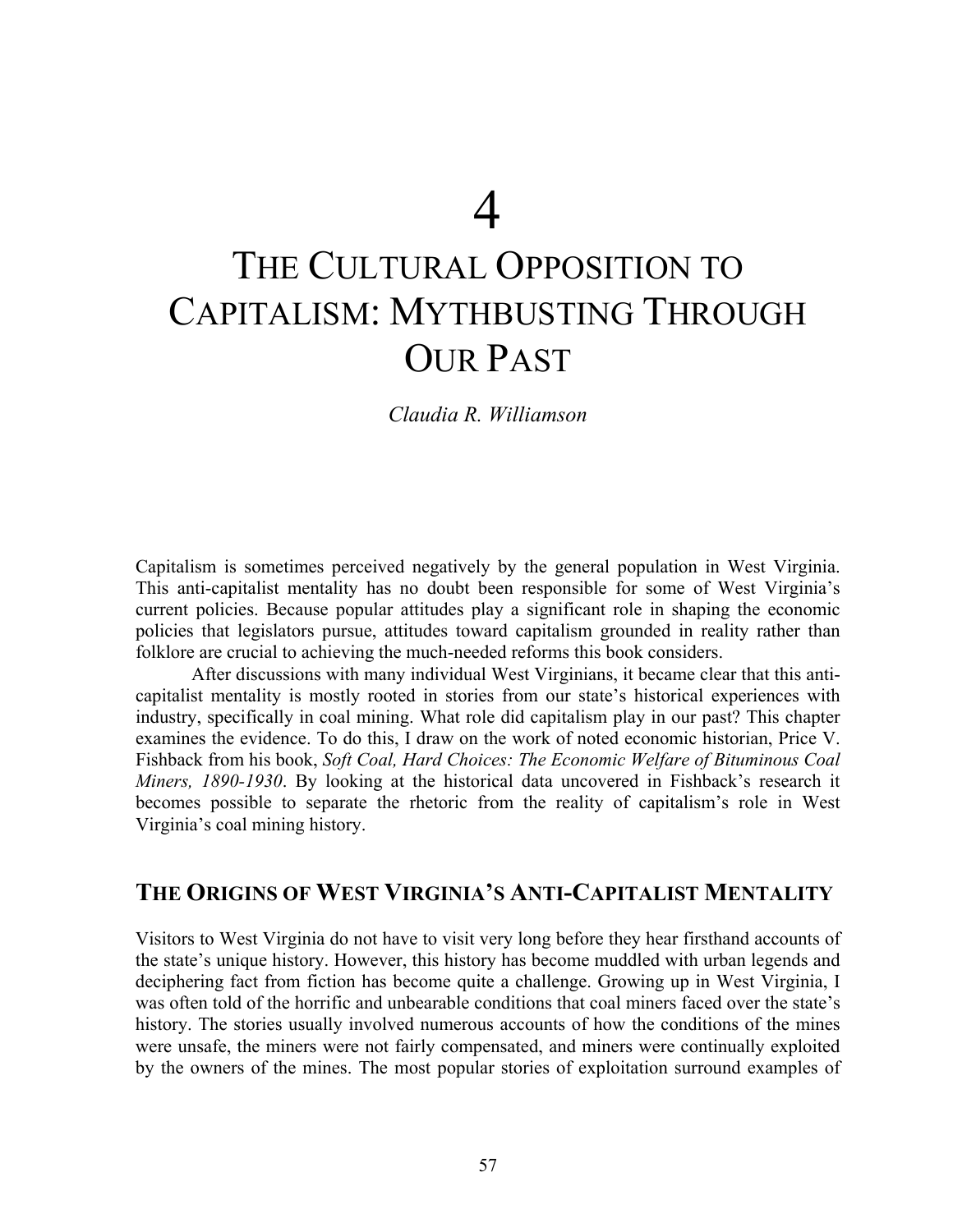miners and their families living in over-priced, yet run-down company housing and having to shop at the company store where prices were heavily inflated.

 Understanding the reality of these claims will allow West Virginians to identify with their heritage, but also be free from a history and cultural inheritance that has stifled future economic progress. Fishback's *Soft Coal* provides a historical analysis of the life of a typical coal miner during 1890 to 1930. He incorporates economic theory and techniques in conjunction with actual data from company records to debunk many of the myths surrounding this industry. The topics he covers include the distinctive labor market for coal miners, the effects of safety regulation, a comparison of wages within and across different industries, and the supposed exploitation of miners by the mining owners. I present a detailed overview and summary of Fishback's academic research into these issues.

## **MYTH #1: COAL MINERS HAD NO VOICE1**

Fishback explains that miners had two options for bettering their working conditions: voice or exit. Voice refers to the ability of miners to bargain (either individually or collectively as a union) with their employers. Exit refers to the ability of miners to leave one job for another. Previous studies of the causes of improved working conditions and pay for miners focus only on the voice option and generally ignore the exit option. Because of this omission, many have assumed that unions were responsible, and necessary, for improved working conditions.

In reality, the ability of miners to switch between employers was the major driving force behind improved benefits and working conditions. The coal mining industry was a competitive labor market where miners would travel to work in the coal fields due to their isolated locations. If a miner was unsatisfied with his job, there was always the option to migrate to another coal field or even switch to another industry. This option was a powerful force compelling companies to offer competitive wages and attractive employment packages.

 Although miners could seek employment elsewhere if conditions were not satisfactory, some readers may be skeptical about how well this potential check on mine owners' behavior operated in practice. One sign that miners were capable of exercising their right to exit was the existence of a high turnover rate in mining. Figure 4.1 shows the turnover and stable force rates for West Virginia in 1921.

The U.S Coal Commission's turnover rate is calculated as total employment separations as a percent of the average yearly number of workers on payroll. For example, a company with 10 regular employees who had 30 different people hold those 10 jobs during the year, would have a turnover rate of 200 percent because there would be 20 separations relative to the average workforce of 10. The final column in the figure shows the stable force rate, calculated as the percentage of workers who remained with the same employer for the entire year. These data allow us to gain insight into the true degree of mobility of miners.

With turnover rates over 100 percent, the average mine had twice as many workers cycle through employment as there were jobs in a given year. For comparison, the turnover rate for 160 firms in other industries during 1913-1914 averaged 115 percent, lower than the turnover rates in coal mining. A high turnover rate suggests that miners could move at a relatively low cost in order to seize an opportunity for a higher valued employment package

 $\overline{a}$ 

<sup>&</sup>lt;sup>1</sup> Material covered in this section is largely based on Chapter 1, 2, and 3 of Fishback (1992).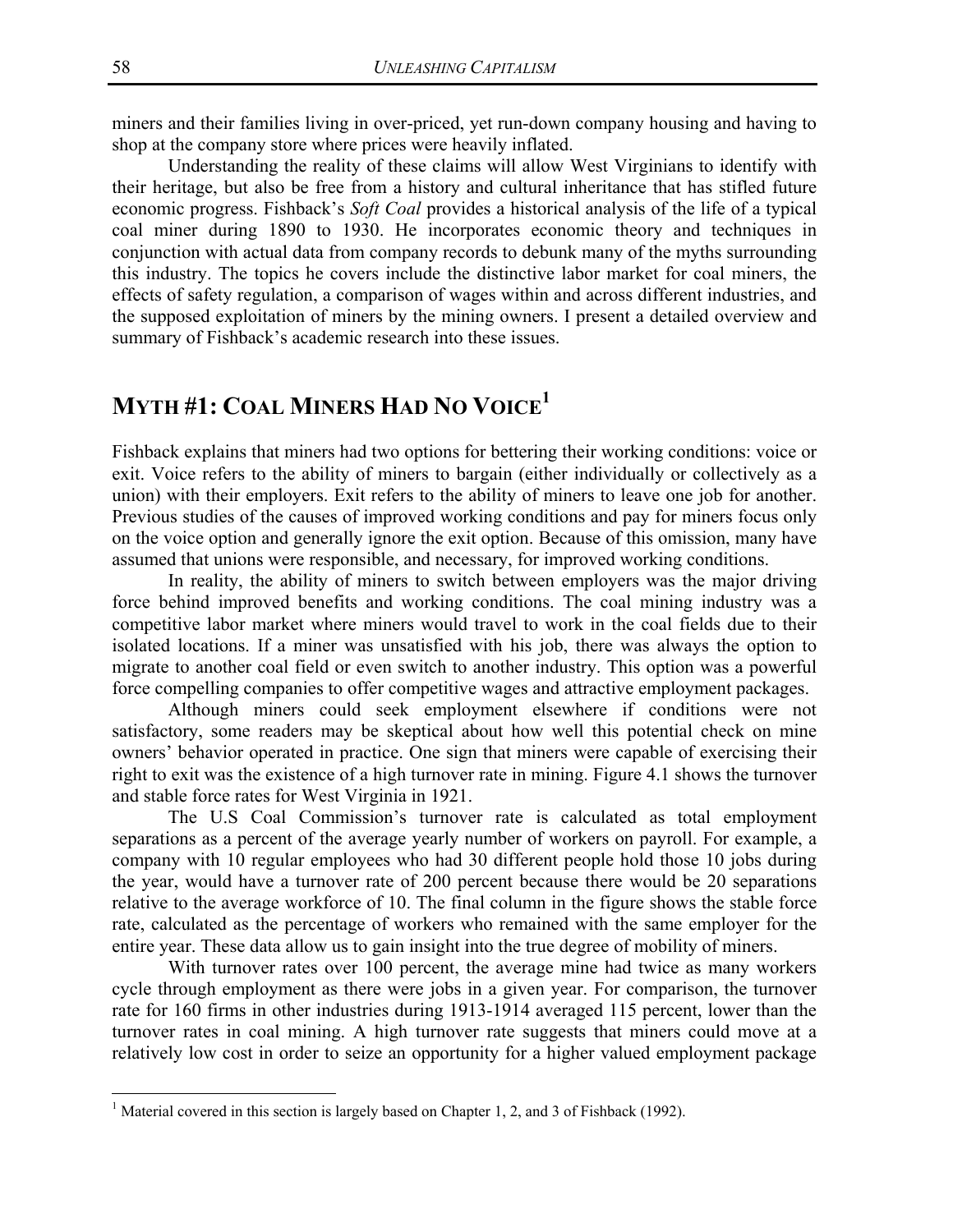elsewhere. The stable work force rate shows that less than half of the average mining company's workers remained on payroll for an entire year or more. The turnover and labor force stability rates presented here suggest a high degree of mobility among miners, and reflect a high degree of competition among employers for the services of miners.

Figure 4.1: Turnover Rates and Stable Work Force Rates in 1921

| Area                                                        | <b>Turnover Rate</b> | <b>Stable Force</b> |
|-------------------------------------------------------------|----------------------|---------------------|
| Nonunion West Virginia, Virginia, and Kentucky <sup>a</sup> | 211.3                | 31.0                |
| Mixed West Virginia <sup>b</sup>                            | 148.0                | 46.0                |
| Union West Virginia <sup>c</sup>                            | 133.0                | 44.5                |

Notes: <sup>a</sup>Southern Appalachian, Northeastern Kentucky, Virginia, Logan, Kenova-Thacker, Pocahontas, and Tug River districts; <sup>b</sup>Winding Gulf and New River districts; and <sup>c</sup>Panhandle, Fairmont, Kanawha and Coal River districts. Source: U.S. Coal Commission (1925b).

Similar evidence is presented by Corbin (1981). He examined records from the Stevens Coal Company Acme fields located in Kanawha County, West Virginia and found that only twelve out of fifty-eight men that worked at the mine in 1904 were still employed there sixteen months later, even though total employment had increased. This suggests that miners in this region had a high degree of mobility. Another study conducted by the U.S. Children's Bureau in Raleigh County, West Virginia found that almost sixty percent of families interviewed had lived in their community three years or less.

 The implication of this high degree of worker mobility is that potential employers were in competition with each other for the services of West Virginia miners. This competition could take many forms. To attract workers away from other companies, employers could offer higher wages, improved safety, better working conditions, or more fringe benefits, for example. Other differences across jobs included opportunities for overtime work, the likelihood of layoffs, and future advancement opportunities within the company. Working conditions included the spaciousness, temperature, wetness, workplace independence, and the level of safety. The attributes offered within the 'company town' itself (housing, shopping, etc.) were also important to workers. Since many employers owned the town, they could exercise direct control over housing, education, sanitation, and shopping.

A well-established result in economics is that in competitive labor markets like this one, the value of *total* employment packages tends to equalize across employers. That is, some employers might offer higher money wages than others, but they will tend to have other job benefits that are lower. On the other hand, employers offering more benefits pay for these through lower money wages. Some workers prefer having higher wages and worse working conditions, while others are willing to earn less money to receive higher non-monetary benefits. The composition of employment packages was different, reflecting the different tastes and preferences of the miners, but the value of each tended to equalize across mines.

 If an employer, for example, were to charge a higher price to workers for rental housing, this cost must be offset with an increase in some other attribute of the employment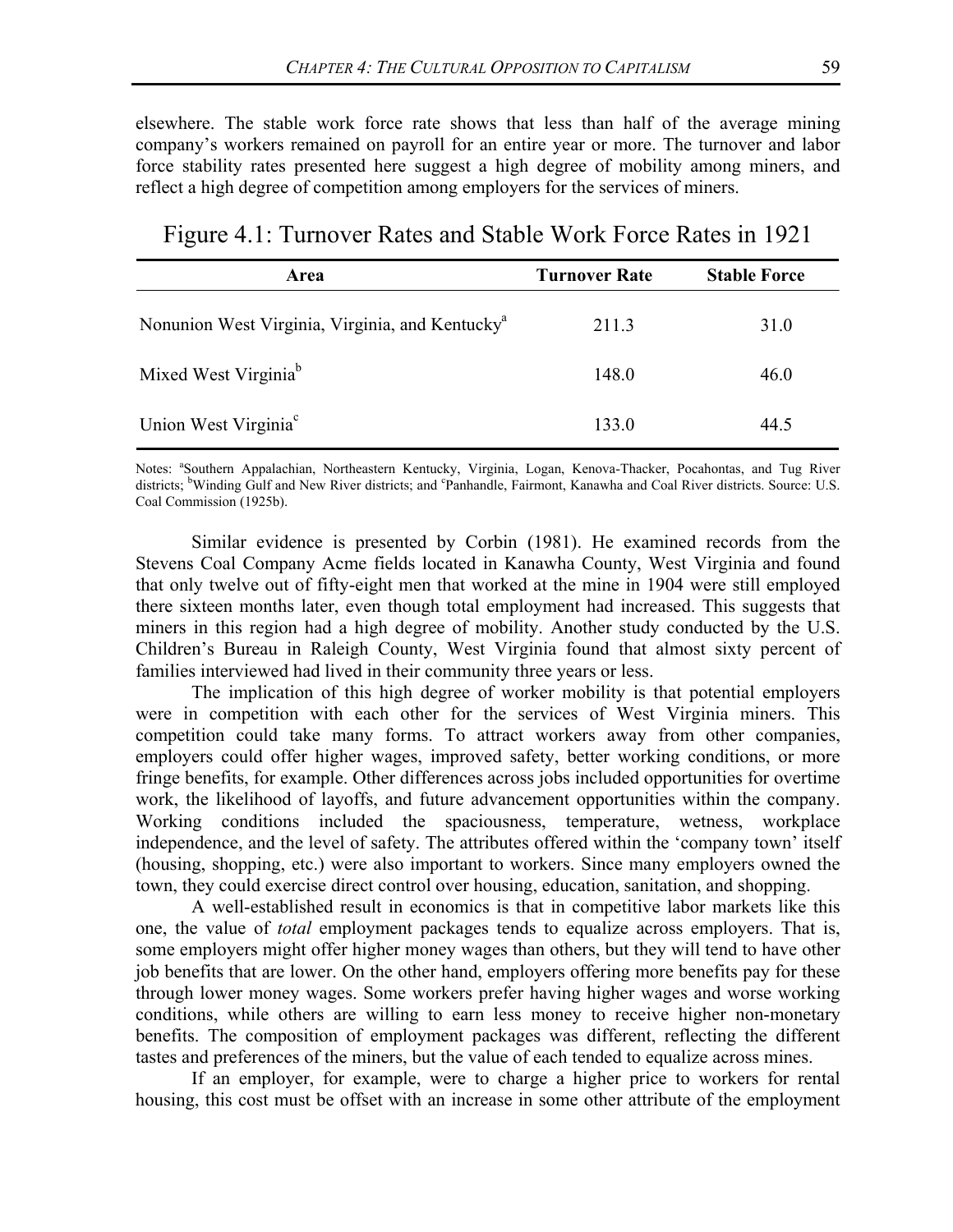package (like increased wages or safety) to remain competitive with other potential employers. If not, a miner would find it in his best economic interest to migrate to the coal mine with a higher valued employment package. Because of this exit option, miners were much more powerful negotiators with their employers than is generally believed.

 Although miners did have the choice of exit, migration was not without some cost. Miners would sometimes become attached to a certain coal community or find it difficult to move their families to another town. The other option to voice their dissatisfactions was to band together as a union. With unionization, miners faced a tradeoff. They could demand higher wages through the threat of strikes, but these wage increases came at a substantial cost to some subsets of miners. First, the higher labor costs might result in a mine becoming less competitive and going out of business, eliminating all of the jobs. Second, if the mine remained in business, the resulting higher prices necessary to cover the higher wages would result in the mine not being able to sell as much coal in the marketplace, in turn reducing the number of workers needed. Lastly, at the higher wages, companies simply did not hire as many workers. They conserved on their use of labor as the price of labor went up.

Thus, unions typically traded higher wages, or increases in the value of the overall employment package, for fewer miners being employed. Unions could increase the compensation of some miners, but not all of them. The benefits they created for certain miners were paid for by unemployment of others. This increased the unemployment rate of miners in unionized areas and they were forced to seek employment elsewhere, likely a lower-paying job. There is no general consensus on the overall impact of unionization of the coal industry on economic welfare. While certain union members may have gained, the overall effect on the industry may have been a decrease in welfare.

This section has compared the roles of voice (unionization) and exit (mobility/capitalism) in improving the welfare of coal miners. It is clear that capitalism, the system under which firms must compete with one another for the services of miners, was a force for progress in our history, not a force of oppression. Capitalism relies on the idea that each of us owns our own labor, and can change jobs when and where we see fit without permission from government agencies or threats of coercion from our employers. Under capitalism, workers and firms must bargain voluntarily.

The role of government in supporting capitalism is to strongly enforce property rights and laws against coercion and fraud. This allows the competition created by capitalism to produce better working conditions and higher wages. The reforms suggested in this book result in more potential employment opportunities for current workers in West Virginia. With more employment opportunities, and more exit options for workers, this same force can help to promote prosperity today.

# **MYTH #2: MORE SAFETY REGULATION, PLEASE2**

Coal miners performed a dangerous job. They faced higher safety risks than workers in most other industries. Before 1930, three to four men were killed per 1,000 workers each year. Accident rates varied across states, but were higher in West Virginia than any other state east of the Mississippi River. Why would anyone choose to be a coal miner given these

 $\overline{a}$ 

<sup>&</sup>lt;sup>2</sup> Material covered in this section is largely based on Chapter 7 of Fishback (1992).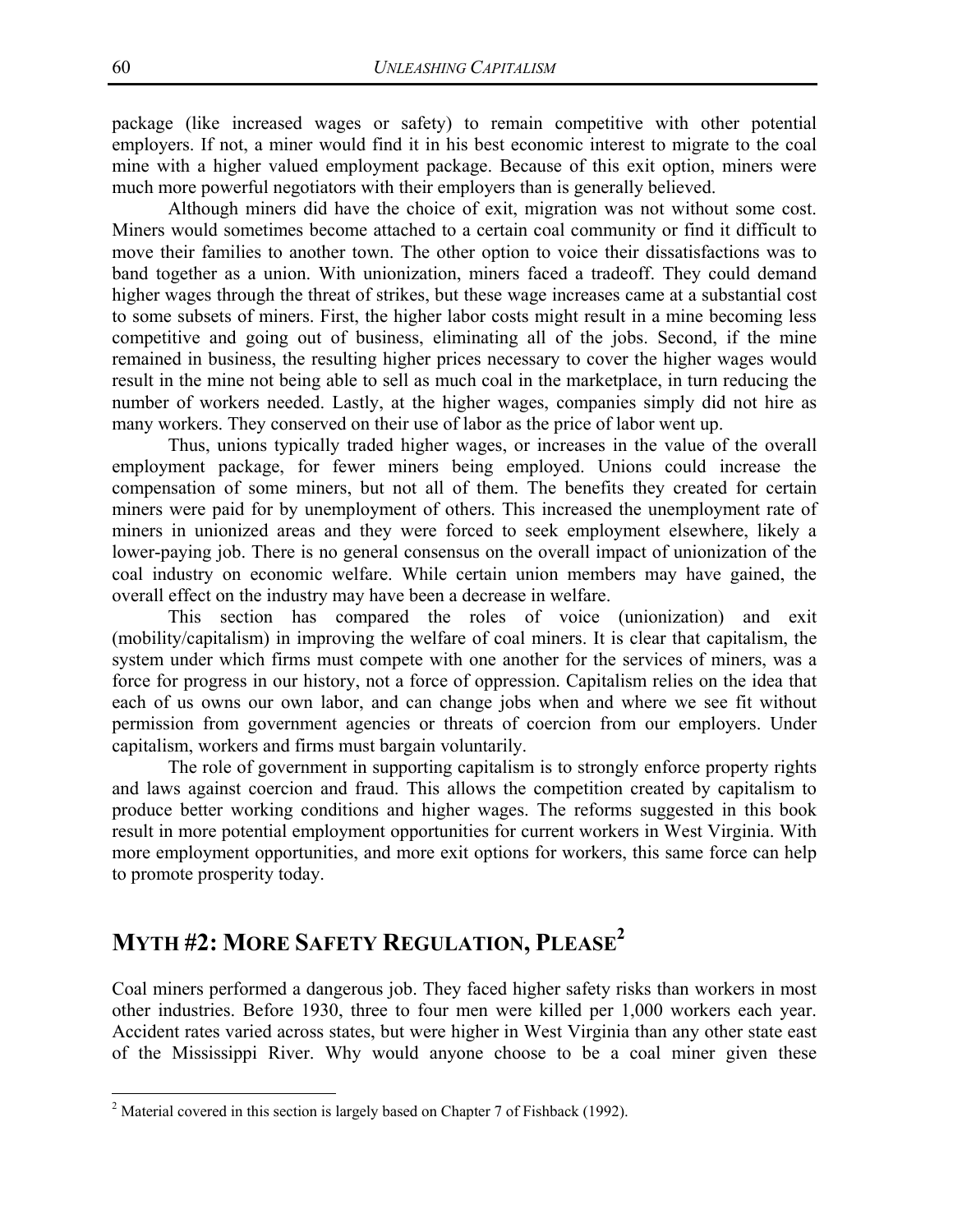conditions? It's quite simple; the job paid well. Coal miners received higher hourly earnings than workers in other industries precisely because of the danger involved. If a specific job or company was considered more dangerous, miners would be less likely to accept these jobs. Therefore, miners required higher wages to work under these conditions.

 The fatal accident count stayed relatively constant in the U.S. before 1930. However, this is somewhat deceiving. In 1910, the U.S. Bureau of Mines was created with a focus on mainly large-scale accidents, defined as gas and dust explosions and other accidents killing more than five men. State mining legislation was also mainly concerned with these types of accidents. This resulted in a decline in large-scale accidents, but an increase in small-scale accidents, which received less publicity but accounted for more deaths overall.

Figure 4.2 below shows data on fatal accident rates in coal mining. The fatal accident rates shown in the figure are the number of accidents per 10 million man hours worked. The data show that small-scale accidents (such as roof falls, hauling accidents, small explosions, and electrocutions) accounted for the vast majority, or 84 percent ( $17.6 \div 20.9$ ), of fatal accidents. Large-scale accidents accounted for only the remaining 16 percent.

| <b>State</b>         | <b>Total</b> | <b>Small Scale</b> |
|----------------------|--------------|--------------------|
|                      |              |                    |
| Alabama              | 26.1         | 19.4               |
| Arkansas             | 26.8         | 25.5               |
| Colorodo             | 38.4         | 29.5               |
| <b>Illinois</b>      | 16.8         | 14.4               |
| Indiana              | 17.9         | 16.4               |
| Iowa                 | 13.1         | 13.1               |
| Kansas               | 16.8         | 16.1               |
| Kentucky             | 16.0         | 14.1               |
| Maryland             | 11.9         | 11.4               |
| Michigan             | 11.0         | 11.0               |
| Missouri             | 10.6         | 10.4               |
| Montana              | 23.5         | 22.1               |
| New Mexico           | 47.1         | 26.6               |
| Ohio                 | 21.0         | 19.8               |
| Oklahoma             | 43.9         | 24.2               |
| Pennsylvania         | 16.1         | 14.0               |
| Tennessee            | 17.0         | 14.2               |
| Texas                | 5.1          | 5.1                |
| Utah                 | 49.4         | 34.3               |
| Virginia             | 22.2         | 21.4               |
| Washington           | 32.9         | 25.0               |
| <b>West Virginia</b> | 28.6         | 23.5               |
| Wyoming              | 37.4         | 27.9               |
| <b>United States</b> | 20.9         | 17.6               |

## Figure 4.2: Average Fatal Accident Rates for Major Coal Mining States: 1903-1930

Note: Rates calculated by dividing the number of accidents by the number of ten million man-hours worked. Source: Fishback (1992), Chapter 7.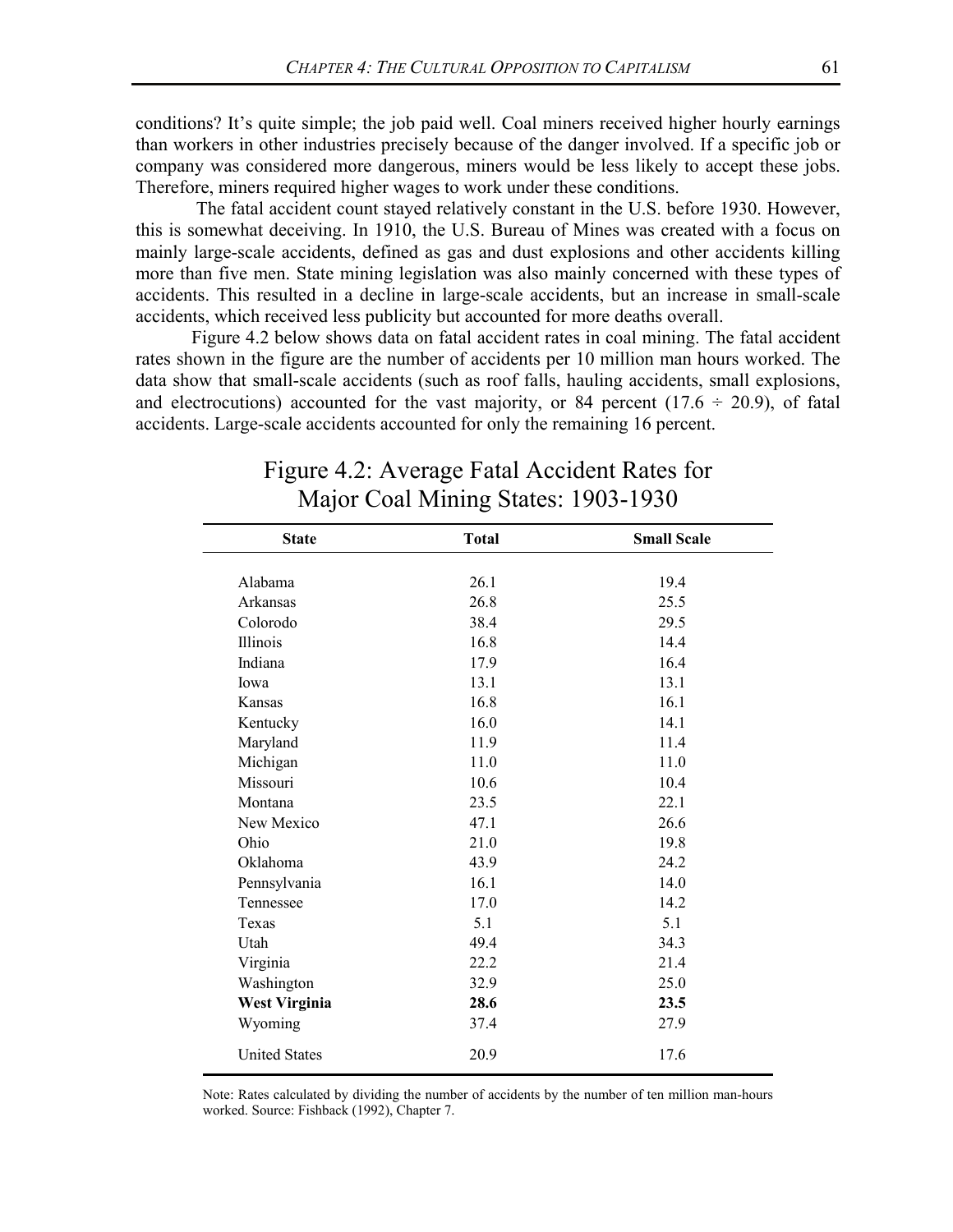Most small-scale accidents occurred in a miner's room due to a roof fall or a misfired explosive and were the result of the choices made by the miners themselves about the individual safety precautions they took on their jobs. Miners were paid by the amount of coal they could dig out and were given a significant amount of independence to decide the best way to achieve this. Thus, miners faced a direct tradeoff between income and safety and were left free to decide how much safety prevention to undertake.<sup>3</sup>

Though incorrect, it is common to see 'greedy' mine operators as the reason that mines could be quite dangerous. Often times, both miners and operators chose to ignore safety decisions in order to increase productivity, because it meant more income for both the mine owner *and* the miners themselves. Nevertheless, due to the dangerous work conditions in coal mining, government decided to regulate the industry with safety legislation. However, the effects of this legislation were mostly disappointing (Graebner 1976).

 The creation of the U.S. Bureau of Mines, the federal agency of safety regulation, was intended to reduce mine accidents. However, this was not achieved because after only three years the Bureau had shifted its focus from mine safety to promotion of the western metal mines (Graebner 1976). The Bureau, a noncompulsory agency, mainly served as an informational agency, testing better mine safety techniques and providing safety standards to the mines. The enforcement of any legislation was a responsibility of each state. Nearly all states had adopted their own form of safety regulation, with West Virginia ranking among the most lenient. Enforcement of safety legislation was often difficult and imposed significant costs on the mines. States were often pressured by the mine operators to avoid regulations that would put local mines at a disadvantage compared to other states.

The myth that in order for miners to have more safety government intervention was necessary is simply not supported by actual data. In fact, in some instances regulation may have actually increased accident rates. To pinpoint the effects of safety legislation, Fishback measures the results of mine safety legislation on accident rates. His analysis uses data from twenty three coal mining states from 1903 to 1930. Most of the laws concerning coal mining safety could be considered failures. Laws concerning licensing of foremen, state miners, and requirements for training were the most disappointing. The only laws that actually reduced coal mining accidents were those that restricted riding in coal cars and required permission to use explosives. Most of the others laws either formalized existing practices or were not enforced. With the passage of workers' compensations laws, accidents actually increased. Under this new system, employers had an incentive to pay workers compensation instead of paying the extra costs of accident prevention.

 Mandated safety regulations often create unintended consequences that work against the original intent of the legislation. Even when these regulations are effective, the improved safety conditions result in lower money wages for workers. Are workers really better off being safer but making less income? Under capitalism, workers and employers are allowed to individually negotiate these tradeoffs, rather than having government adopt 'one size fits all' regulations. Government regulations limit the ability of employers and employees to use their local knowledge to arrive at the arrangements that best apply to their specific cases.

1

<sup>&</sup>lt;sup>3</sup> Operators of the mine were only partly responsible for undertaking safety measures in public areas of the mine. In these areas, it was both the miner's and the operator's responsibilities to see that correct safety measures were followed.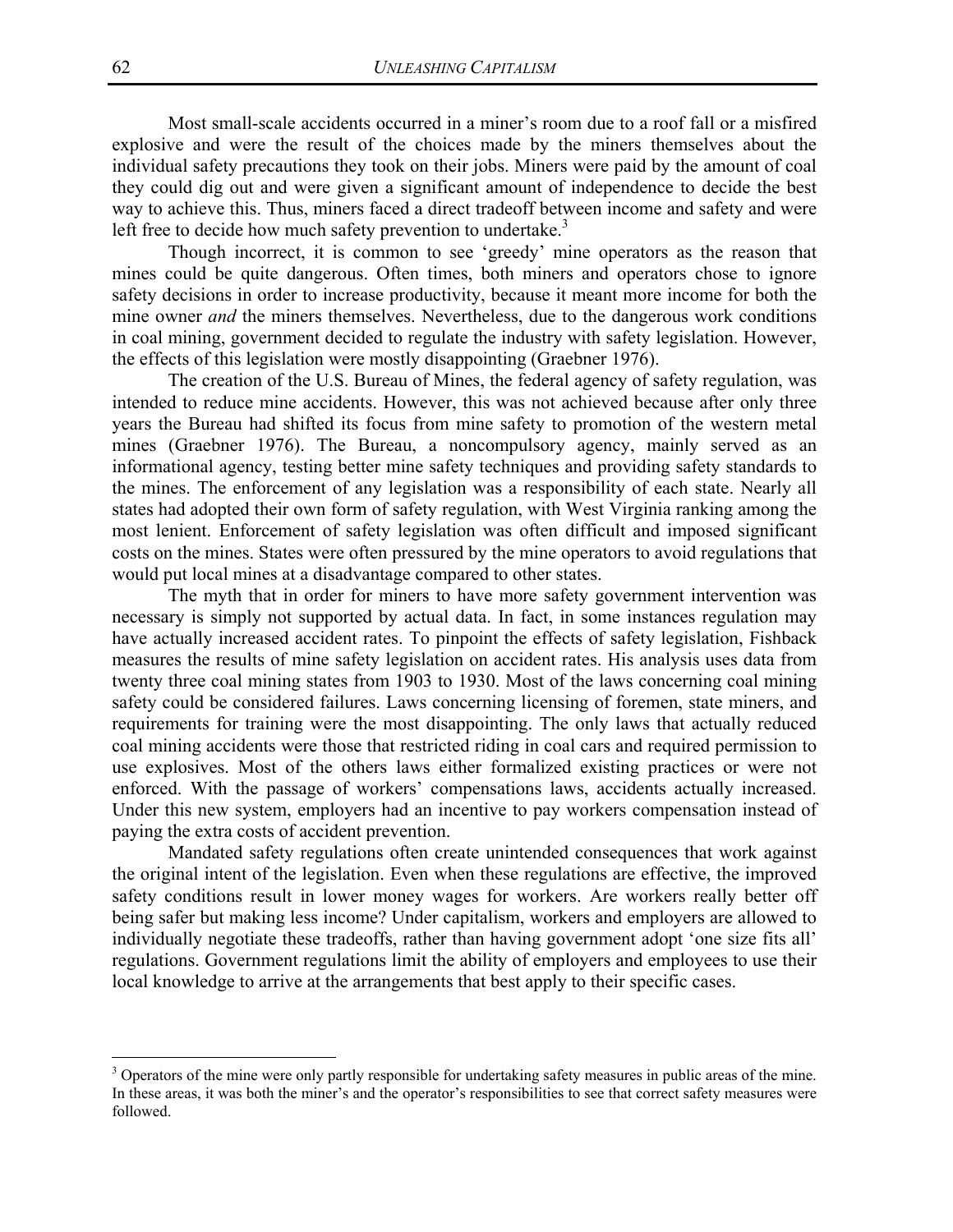## **MYTH #3: COAL MINERS OWED THEIR SOULS TO THE COMPANY STORE4**

The final myth to be busted is one that is the most commonly exaggerated and misunderstood. The company store is painted as an evil villain in common folklore. It is said that coal operators often used the company store as another way to exploit workers. They allegedly did this by charging higher prices, issuing pay only in store scrip, and keeping miners in debt. Fishback debunks this myth by explaining the limits on the store monopoly, why the company issued scrip, and how company stores priced their goods.

 Many argue that company stores acted as monopolies because of a lack of competition due to the isolated locations of mines. Even if some stores began to face competition from other stores, it is said that many miners were forced to use the company store by threats of dismissal and issuance of scrip for pay. However, the company store was part of the employment package that coal operators offered in a competitive labor market. Miners considered the overall value of this package when deciding about employment. Thus, even if mine owners could maintain a local store monopoly, they still faced limits due to competition from other mining towns. If owners chose to charge higher prices at the company store, miners had to be compensated with an increase in wages or lower housing rents in order to competitively price the value of the employment package they offered miners. If they did not, miners would seek employment in mining towns that offered higher valued packages. This limited the company store's ability to exploit miners, especially in non-union towns.

 The issuance of scrip is the most frequently misunderstood practice of the company store. It is argued that companies undertook this practice as another means of exploiting the miner by forcing him to shop at the store. David Corbin recalls the common view of the company store in southern West Virginia:

If a coal miner survived a month of work in the mines, he was paid not in U.S. currency but in metals and paper (called coal scrip), which was printed by the coal company. Because only the company that printed the coal scrip honored it, or would redeem it, the coal miner had to purchase all his goods-his food, clothing, and tools- from the company store. Hence, the miner paid monopolistic prices for his goods. (1981, 10)

This suggests that miners were paid almost entirely in scrip. In reality, however, scrip was used as an advance on wages for the following pay period. The majority of the time miners were paid in cash, either monthly or biweekly. The Immigration Commission (1911) often cited scrip as an opportunity for miners to receive credit. They also stated that extending credit was actually an unusual practice for company stores because of the high worker turnover rates. By extending credit the company took on the risk that the miner would leave town to take another job before repaying their debt. The Commission also found that after deductions for rent, fuel, doctors, and store purchases, miners received between 30 to 80 percent of their income in cash on payday. In West Virginia, store deductions accounted for 30 to 50 percent of mines' payroll. These wide ranges in percentages suggest that miners were

 $\overline{a}$ 

<sup>&</sup>lt;sup>4</sup> Material in this section is largely based on Chapter 8 of Fishback (1992).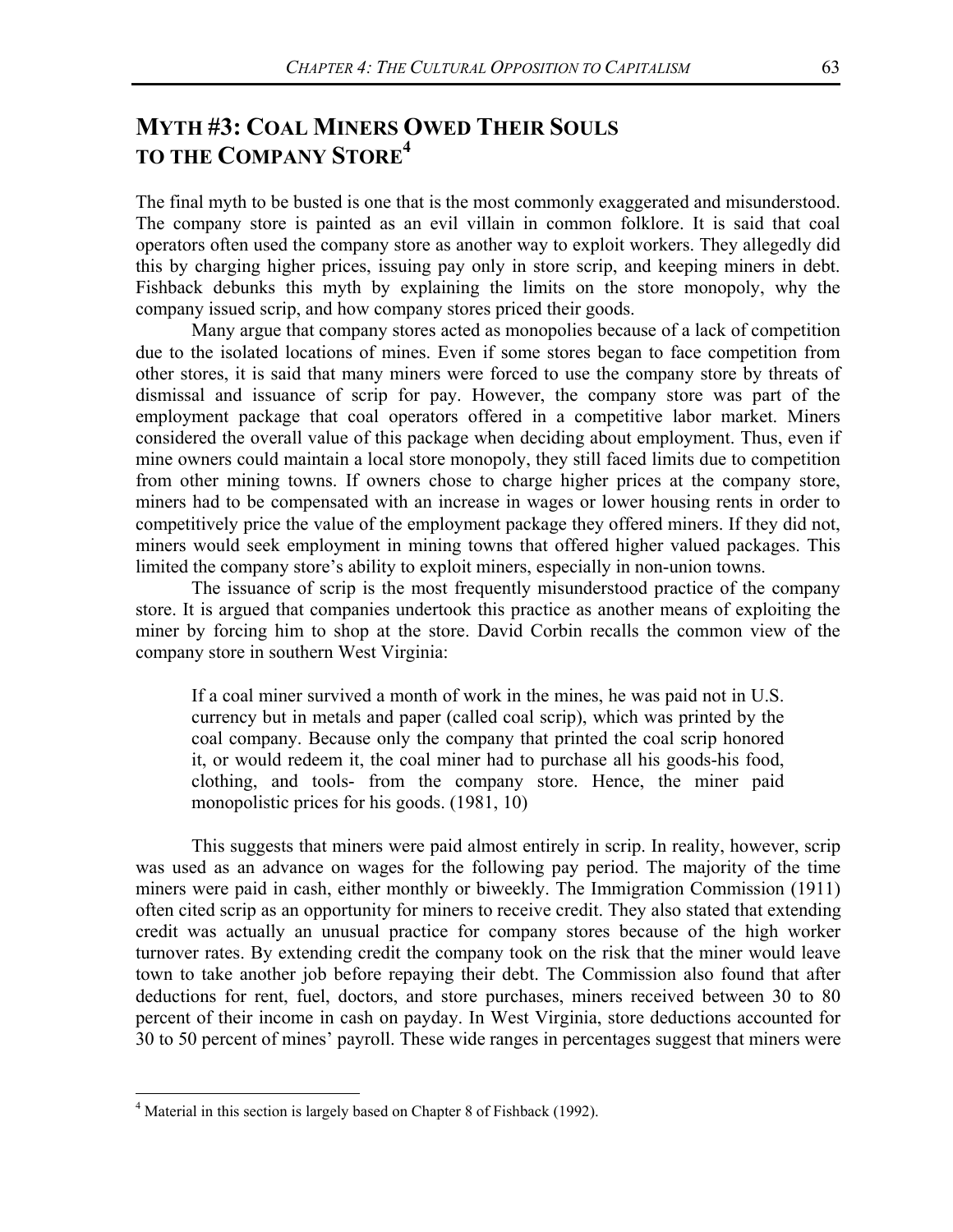not being forced to purchase goods at the company store by the issuance of scrip or any other coercive means.

Did company stores charge monopoly prices as David Corbin's quote claims? We have discussed the competitive pressures facing mining companies, but to what extent did these pressures prevent monopoly pricing in company stores in reality? In December 1922, the U.S. Coal Commission collected data on company store prices and nearby independent stores. Figure 4.3 shows price comparisons between coal company stores and independent stores in nearby cities. The final column shows the percentage by which prices at coal company stores were higher (+), or lower (-), than stores in nearby cities.

| <b>Coal District</b>        | <b>Nearby City</b>              | <b>Price Differential %</b> |
|-----------------------------|---------------------------------|-----------------------------|
| New River District, WV      | Charleston, WV                  | 11.8                        |
| Kanawha District, WV        | Charleston, WV                  | 4.9                         |
| Alabama District            | Birmingham, AL                  | 0.0                         |
| Connellsville Region, PA    | Uniontown and Connellsville, PA | $-0.5$                      |
| Westmoreland District, PA   | Greensburg, PA                  | 5.4                         |
| Barnesboro Region, PA       | Pittsburgh, PA                  | $-5.0$                      |
| Belmont County, OH          | Zanesville, OH and Wheeling, WV | $-2.2$                      |
| Central & Southern Illinois | Springfield, IL                 | $-2.0$                      |
| Southern Ohio               | Zanesville, OH and Wheeling, WV | $-1.0$                      |
| Windbar District, PA        | Pittsburgh, PA                  | $-1.8$                      |

### Figure 4.3: Price Comparisons of Stores in Coal Areas with Stores in Manufacturing Areas in Nearby Cities, December 1922

Source: U.S. Coal Commission (1925a).

In six out of the ten cases, company stores in mining towns actually charged lower prices than independent stores in nearby cities. This clearly rejects the claim that miners were exploited by the company store where their employer held monopoly power. A study conducted by the Immigration Commission in 1908 found identical results, with company stores generally having equal or lower prices than independent stores. The study also found that stores located in more isolated mining towns charged higher prices. This, however, does not automatically imply exploitation by the company store. Due to these mines' remote locations, transportation costs to and from them were higher. It is therefore reasonable to expect that the prices of goods transported to remote mines would be higher. This explains why the New River District has the highest price differential percentage. Furthermore, there is some evidence that concludes that in the more isolated mining towns, wages were higher to offset the higher prices.

 The evidence suggests that miners did not "owe their souls to the company store". Company stores had limited power due to the competitive labor market. Miners considered the overall value of the employment package, so higher store prices had to be offset by increases in some other aspects of the package. Scrip was not used as a means of forcing miners to shop at the company store. Scrip was often an opportunity for miners to receive an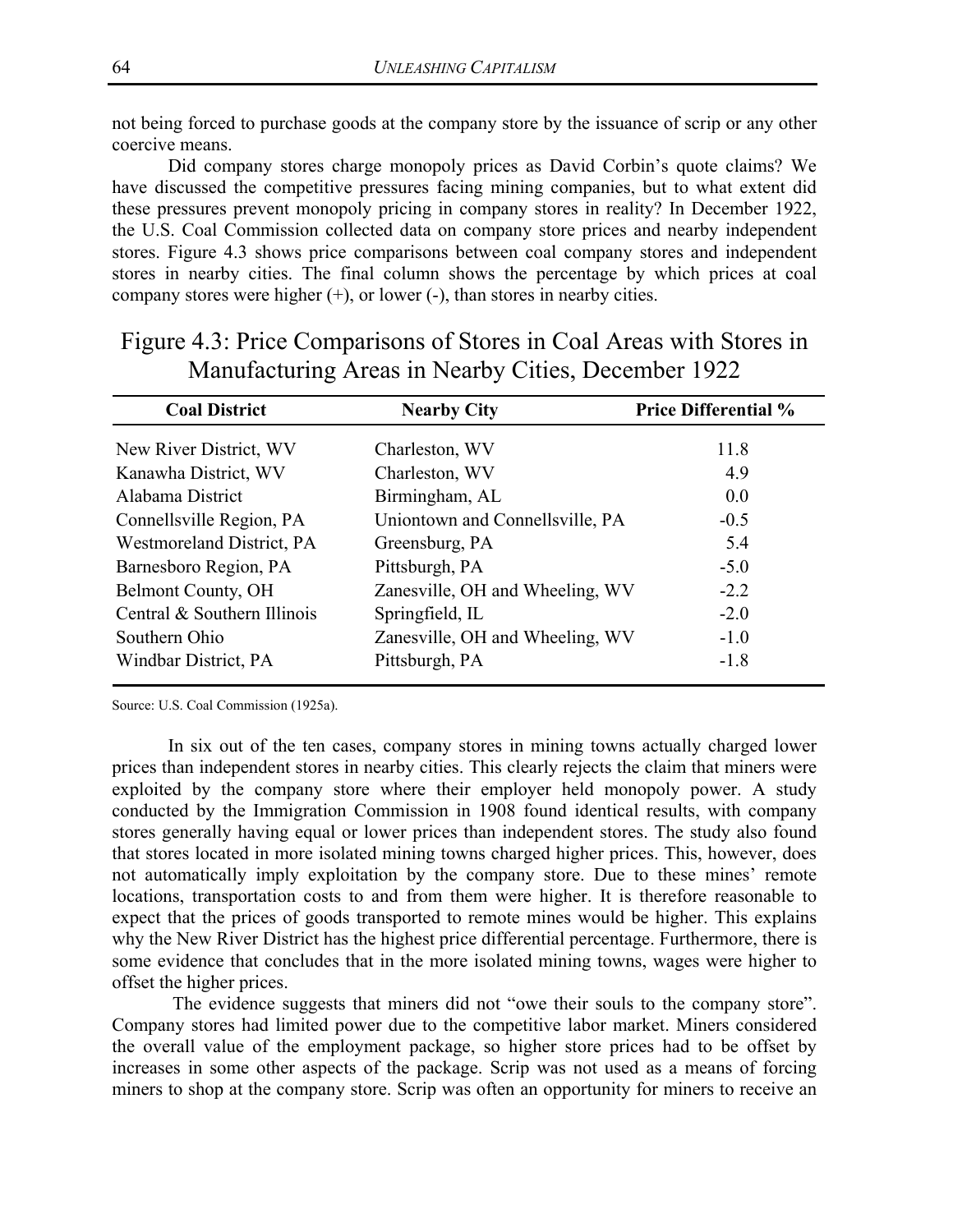advancement of their paycheck, not a practice to keep miners in debt to the company. When the miners did shop at the company store, they purchased goods that were similarly priced, if not cheaper, than in independently-owned stores in nearby cities.

In an era when workers in rural areas had limited access to banks, local housing, and stores, mining companies provided these for their workers. Mining companies did not have to offer these amenities; rather they did so as a means to compete for workers against other employers. The more employment options available to workers, the more competition there is for their services. The expanded employment opportunities the reforms in this book would create for West Virginians today would help to increase this beneficial competition.

#### **CONCLUDING REMARKS**

This chapter addressed the cultural opposition to capitalism in West Virginia that seems to be founded in popular myths about our state's coal mining history. This mentality has made citizens reluctant to adopt market-oriented reforms in our state, and in doing so, has made it more difficult to make West Virginians better off. Other myths exist from our history blaming capitalism for the state's ills, such as folklore from the timber industry. Rather than blindly accepting these stories, we encourage readers to examine the evidence in these historical cases.

Hopefully, by understanding the reality of West Virginia's experiences with capitalism, it is possible to undo a part of this wealth-retarding culture. Throughout our history capitalism has served as a force for improving wages and living standards. Armed with better knowledge about the economic relationship between coal mine owners and miners, and the potentially significant impact that cultural attitudes can have on economic policy, we can move toward creating a culture in West Virginia that is conducive to *UNLEASHING CAPITALISM* for the benefit of the citizens of the state.